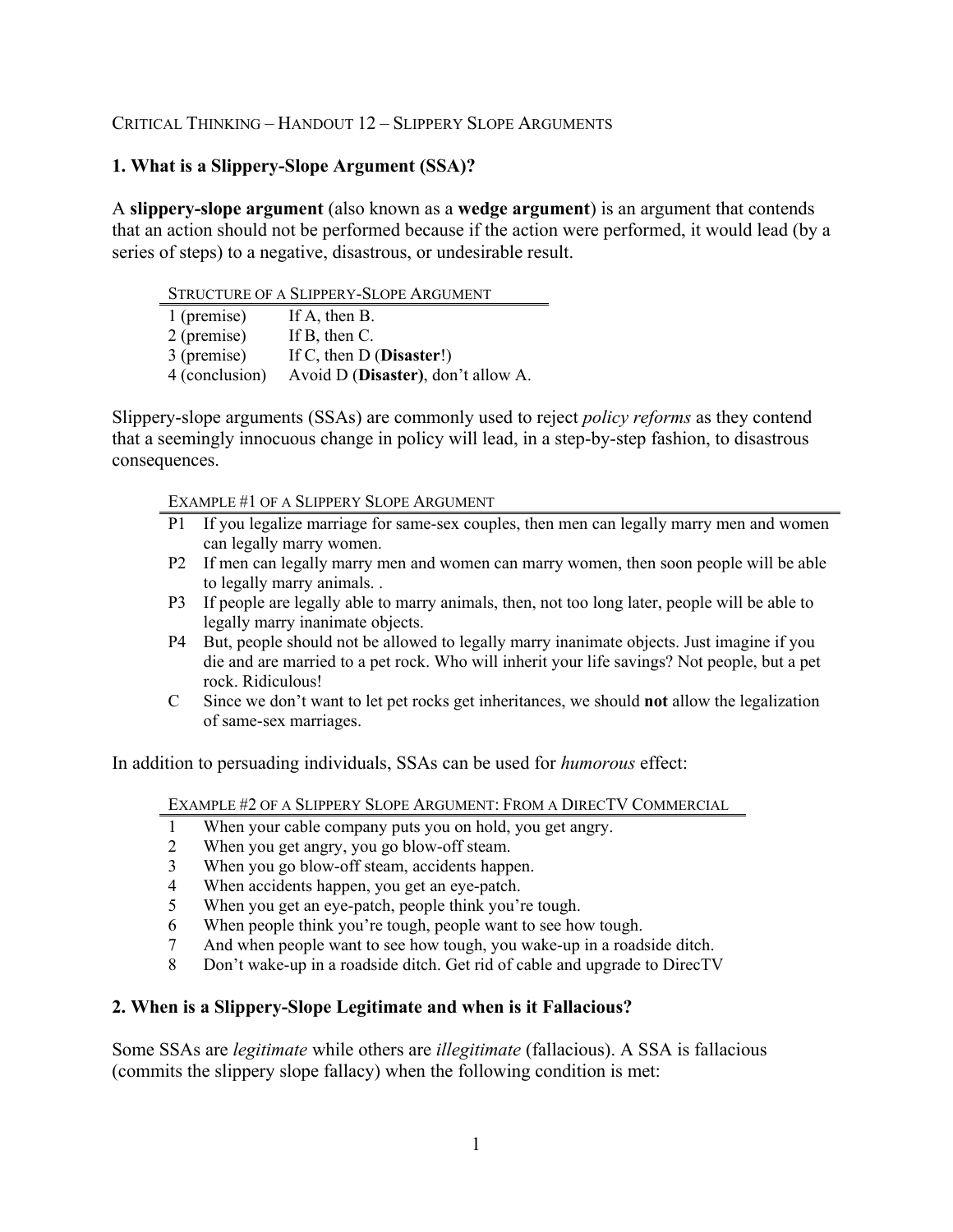Reasons are not provided in the passage from **A** to **D** either because good reasons do not exist OR the possible reasons that do exist are *controversial*.

In other words, the slippery slope fallacy simply *describes* the chain of steps that lead to the disastrous result—e.g. first this will happen, then this, and then this, and then *disaster*—but (i) fails to explain why one step leads to another and (ii) the chain of steps is controversial.

SSAs are fallacious because they *wrongly* assume that there are good reasons for the steps for **A**  to **D** but it is not necessary to state them since they are uncontroversial.

EXAMPLE #3 OF FALLACIOUS SLIPPERY-SLOPE ARGUMENT

- P1 If you legalize weed, tons of people will smoke it every day.
- P2 If people smoke weed every day, they will ultimately want to experiment with new, harder drugs.
- P3 When people want to experiment with new, harder drugs, they neglect their children.
- C Don't let people neglect their children. Keep marijuana illegal.

The above SSA is fallacious because:

(i) no reason is given for why the legalization of marijuana will lead to rampant marijuana smoking AND the types of reasons that presently *could be given* for the legalization of marijuana will lead to rampant marijuana smoking are *controversial* (ii) no reason is given why rampant marijuana smoking will lead to experimenting with harder drugs AND the types of reason that presently could be given would be *controversial*.

Fallacious SSAs tend to be **persuasive** because:

(1) SSAs do not directly say that a seemingly harmless action **A** will *immediately* lead to disaster. Instead, they argue that a seemingly innocuous action **A** will lead to consequence **B**, and **B** will lead (not directly to **D**) but to a more plausible outcome **C**, and finally that **C** will lead to **D**.

(2) *SSAs monger fear and worry*. People see this disastrous result **D** and, in a state of fear or worry, credit the argument.

EXAMPLE #4 OF FALLACIOUS SLIPPERY-SLOPE ARGUMENT

- P1 If you vote for Romney, he will ship jobs overseas.
- P2 If he ships jobs overseas, Americans will be miserable.
- C Don't let Americans be miserable! Don't vote for Romney.

The above SSA is fallacious because (i) no reason is given why a vote for Romney means he will ship jobs overseas AND the types of reasons that could be given are controversial and (ii) no reason is given why shipping jobs overseas will make Americans miserable AND the types of reasons that could be given are controversial.

An SSA argument is **legitimate** when either of the following occurs: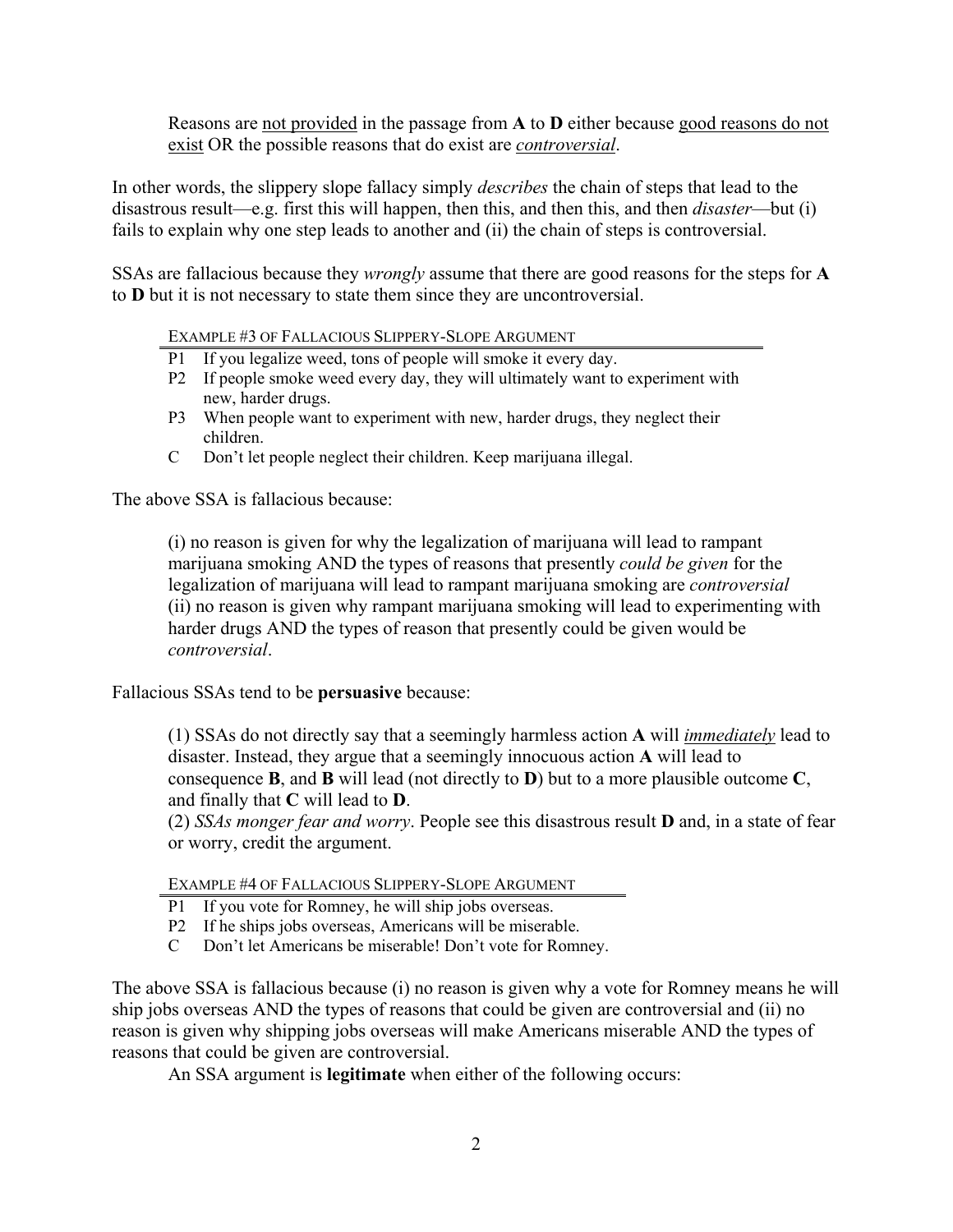(i) reasons (even if they are not great ones) are given for *every* step leading to the disastrous result, OR

(ii) reasons are not given BUT there are uncontroversial reasons available for every step leading to disasters (it would simply be pointless to supply them because they are common sense).

In the following example, we avoid the slippery-slope fallacy is avoided by supplying reasons (even though they are controversial):

EXAMPLE #5 OF LEGITIMATE SLIPPERY-SLOPE ARGUMENT

- 1 If you legalize marijuana, tons of people will smoke it every day.
- **1a** A recent poll shows that 99% of the population who currently do not smoke marijuana would smoke marijuana if it were legalized (this is false but it is a reason).
- 2 If tons of people smoke marijuana every day, they all will experiment with new, harder drugs.
- **2a** Several studies show that people who have used marijuana admit to getting bored with the high that it gives them and try harder drugs because they wanted to see if they could get even higher.
- 3 When people want to experiment with new, harder drugs, they neglect their children.
- **3a** A recent study shows that people who use hard drugs get heavily disoriented and so preoccupied that they don't have time for other things, such as taking care of their children.
- 4 Don't let people neglect their children. Keep marijuana illegal.

The other kind of legitimate SSA is when the reasons do not need to be cited because they are obvious:

EXAMPLE #6 OF LEGITIMATE SLIPPERY-SLOPE ARGUMENT

- If you put a loaded gun to your head and pull the trigger, a bullet will be fired
- 2 If a bullet is fired from a gun that is pointed at your head, it is likely that you will die or be seriously hurt
- 3 If you are seriously hurt, you won't be able to come to my birthday party tomorrow.
- 4 Don't put a loaded gun to your head. Come to my birthday party.

In the above example, there is no explanation for why firing a gun at your head will lead to death, but the explanation is so obvious it need not be stated.

*Classroom Activity*: In a small group, create your own slippery slope argument and write it on the board. It can be fallacious, legitimate, for the purpose of selling a product, or for avoiding a negative policy.

## **4. Slippery Slope vs. Straw Men Arguments**

A **strawman fallacy** is a fallacy where an individual distorts an argument by first *weakening* it, then *criticizing* the weakened version of the argument, and finally *concluding* that the criticisms which apply to the weakened version also apply to the stronger version.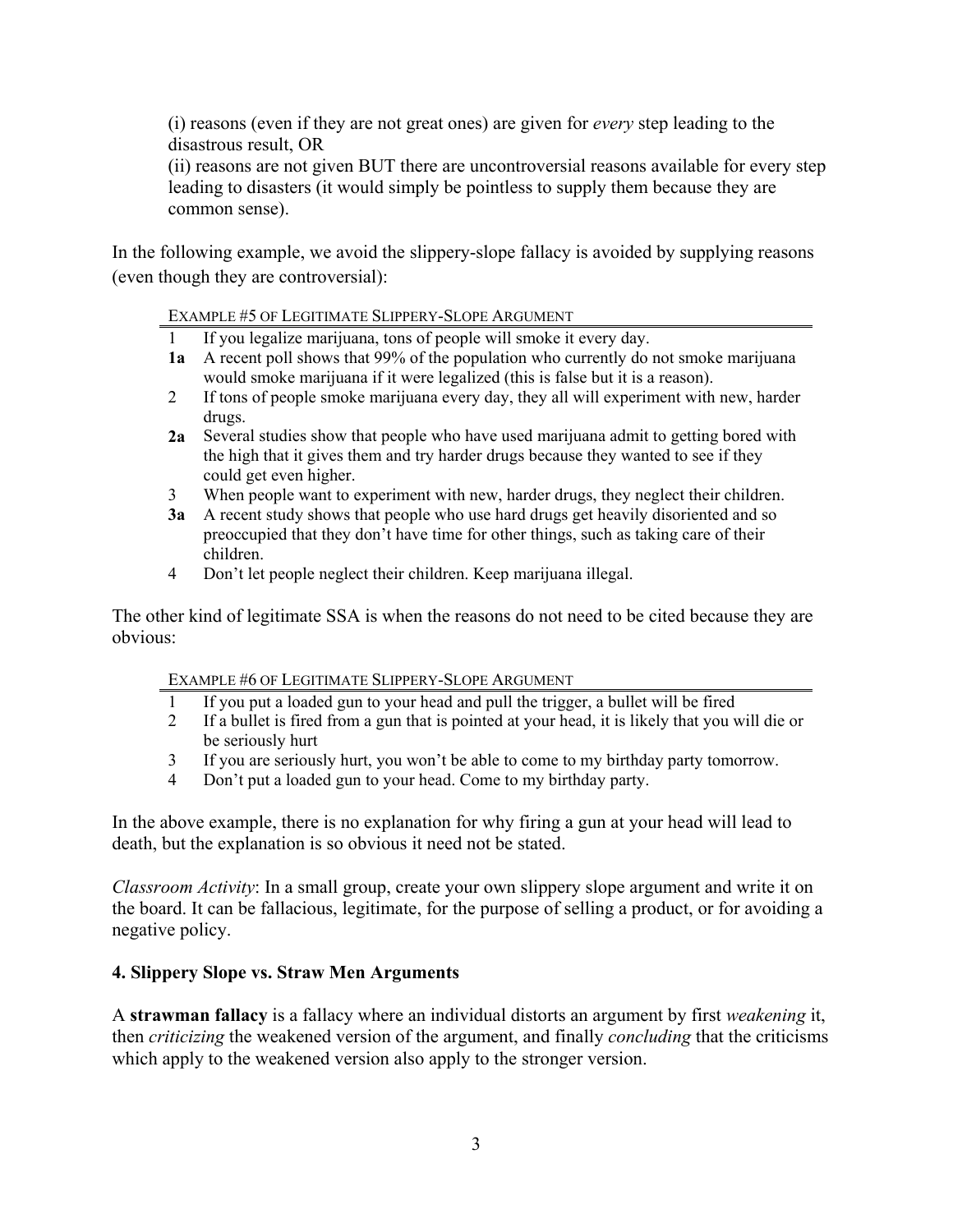#### HOW TO COMMIT THE STRAWMAN FALLACY

| Step $#1$ | Take a position $P$ and distort it into a new position $P-$ , which is just like $P$ but is more |
|-----------|--------------------------------------------------------------------------------------------------|
|           | extreme and less plausible.                                                                      |
|           | Step $#2$ Criticize <b>P</b> - for being too extreme and implausible.                            |

Step #3 Conclude that **P** is false, implausible, and should be rejected on the basis of the criticisms you raised in step #2.

The straw man fallacy is a fallacious form of reasoning because it purports to show that a position **P** (or argument **A)** is *deficient* in some particular respect but what it actually shows is that a weaker version of either **P** or **A** is deficient. Typically, straw man arguments are formed by making one of the premises of the original argument *more extreme*. In contrast, SSAs **do not involve a distortion of an argument or position**. Rather, they posit that some feature of the position will lead to some *extreme consequence*.

Consider the following example of an argument that commits the straw man fallacy but depends upon *distorting* the argument:

#### EXAMPLE #1 OF STRAWMAN FALLACY

- 1 John: Marijuana should be legalized for adults over the age of 21.
- 2 Liz: John proposes that marijuana should be legalized for everyone.
- 3 Liz: Studies show that who smoke large amounts of marijuana as adolescents are more likely to be depressed.
- 4 Liz: Therefore, John's proposal to legalize marijuana is short-sided and leads to the extreme result of young children smoking marijuana.

In contrast, SSAs do not *distort* or *misrepresent* the original argument but propose a step-by-step account of why some feature of a position will lead to an extreme result. However, it is possible to commit both fallacies by (i) distorting an argument (turning it into a straw man) and then (ii) committing the slippery slope fallacy by arguing (with no reasons) that a disastrous result would follow if the conclusion of the argument were true.

## **3. Defying Gravity: The Inverse Slope or the Ski Lift Fallacy**

SSAs work by articulating a sequence of events that culminate in disaster. The **ski lift argument** is essentially the slippery slope argument in reverse except the end result is something **wonderful** rather than something **disastrous**. Here is the basic structure:

STRUCTURE OF A SKI LIFT SLOPE ARGUMENT

| 1 (premise)    | If $A$ , then $B$ .                                    |
|----------------|--------------------------------------------------------|
| 2 (premise)    | If $B$ , then $C$ .                                    |
| 3 (premise)    | If C, then G (Something Great!)                        |
| 4 (conclusion) | We definitely want $G$ (Something Great!), so do $A$ . |

Ski lift arguments are fallacious when *reasons are* not provided in the passage from **A** to **G** because good reasons do not exist OR the reasons that do exist are *controversial*.

EXAMPLE #1 OF FALLACIOUS SKI LIFT FALLACY

2 If tons of people smoke marijuana every day, people will be really relaxed.

<sup>1</sup> If you legalize marijuana, tons of people will smoke it every day.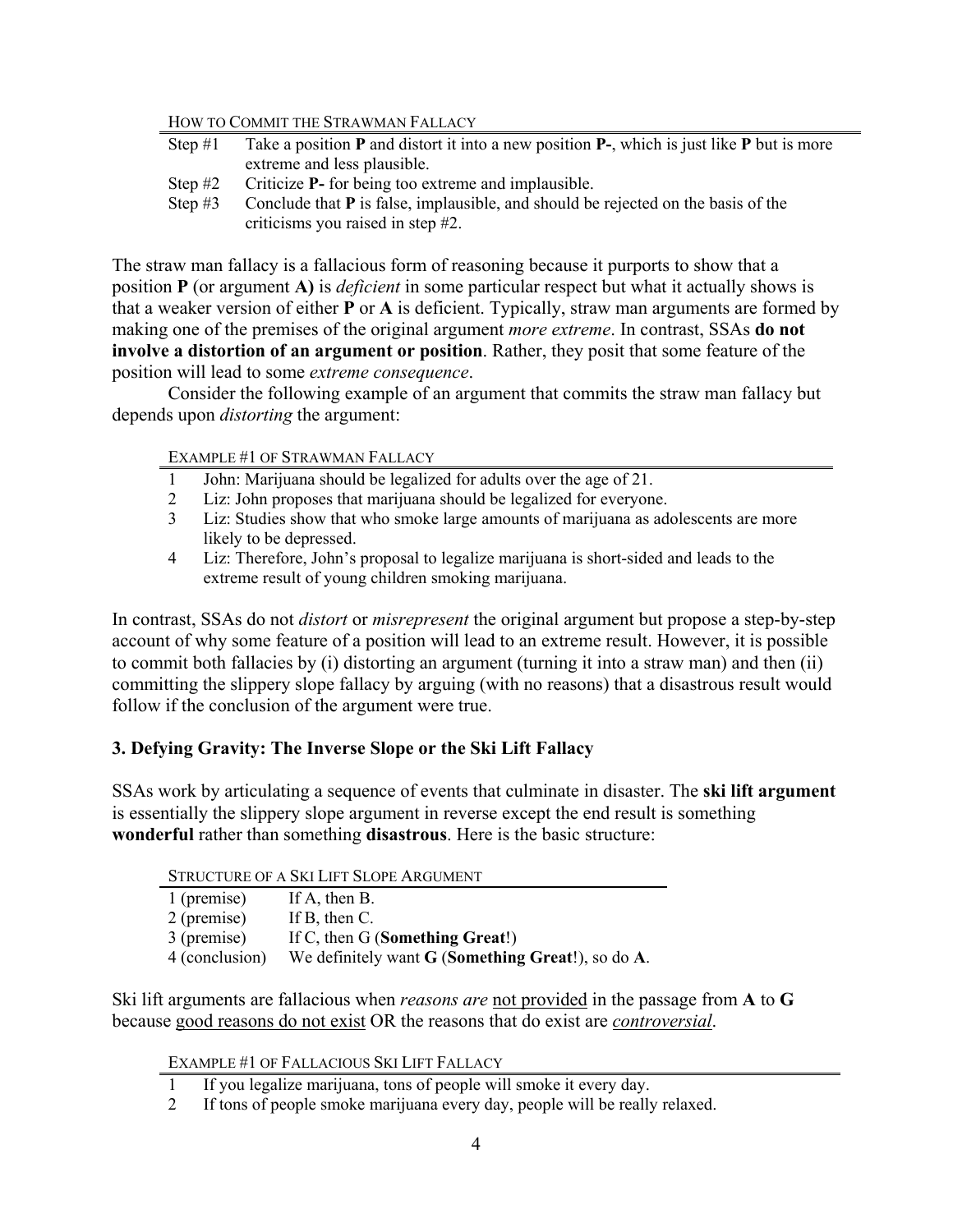- 3 If people are really relaxed, crime will decrease significantly.
- 4 If crime decreases significantly, the government will have to spend less money on incarcerating felons.
- 5 If the government has to spend less money on incarcerating felons, they can spend more money on little, orphan children.
- 6 Help little, orphan children. Legalize marijuana.

The above argument commits the ski-lift fallacy as a reason is not provided for why the legalization of marijuana will lead to rampant use AND available reasons would be controversial.

*Classroom Activity*: In a small group, pretend you are an advertiser and create an argument that commits the ski lift fallacy. Once you've completed your argument in your group, put it on the board.

### **Exercise Set**

A. Decide which cases are legitimate warnings of slippery slope dangers and which commit the fallacy.

1. Don't take Adderall during your final exam weeks! Soon you'll be taking it for every exam, not just finals. After that, you'll be taking it regularly just to get through class. And when you become numb to its effects you'll move onto hard drugs like heroine!

2. If you don't come to class, you will not know the material being taught. Not knowing the material will get you a lower course grade and a lower course grade will lower your GPA.

3. People should never use tanning beds. If you use them, you will be exposed to harmful rays. These harmful rays are carcinogenic, and you will get cancer and die.

4. If we increase the strictness on our gun laws, it will surely lead to disaster. If no citizens are able to protect themselves, we will be defenseless to intruders and predators. If we are defenseless there will be exponentially higher amounts of crime in our societies.

5. If you want to see a change in your body, you have to change your lifestyle! If you eliminate sweets from your diet and replace them with fruit, you will have more energy. With this new energy you will be able to increase your amount of exercise. With increased exercise you'll surely see the pounds melt away!

6. If you choose to go out and binge drink the night before an exam, you will be hung-over. If you are hung-over, you will not perform at your maximum ability on the exam. If you do not perform at your maximum ability, you will get a lower grade.

7. If you major in theatre, you will have a hard time finding a job. If you don't have a job, you will become homeless. If you become homeless, you will sit on street corners and beg for quarters. This will lead to a surely miserable life and you will die alone.

8. If we build a swimming pool, we will want to swim in it. If we want to swim in it, so will our dog. If our dog wants to swim, it will jump in the pool and drown. Don't kill the dog; don't buy a pool.

9. Marijuana should be legalized. If it is not legalized, the money from the illegal drug trade will continue to fund the black market. Studies have shown that the black market is largely funded by marijuana sales, and the black market also deals cocaine and illegal weapons. If we don't legalize marijuana, more money will go to illegal drug and weapons. Recent studies have also shown that increased drug and weapon markets lead to an increase of violence in schools. Keep your children safe from violence, legalize marijuana.

10. If we legalize marriage for homosexuals, we must institutionalize all unions that make each member happy. If we must consider all unions that make people happy, we must consider legalizing polygamy, marriage to animals, and marriage to objects. This is obviously ridiculous, so we clearly cannot legalize marriage between homosexuals. 11. In *The Princess Bride*, the following argument appears when a man is presented with two goblets, one of which is poisoned. "Iocane (poison) comes from Australia, as everyone knows, and Australia is entirely peopled with criminals, and criminals are used to having people not trust them, as you are not trusted by me, so I can clearly not